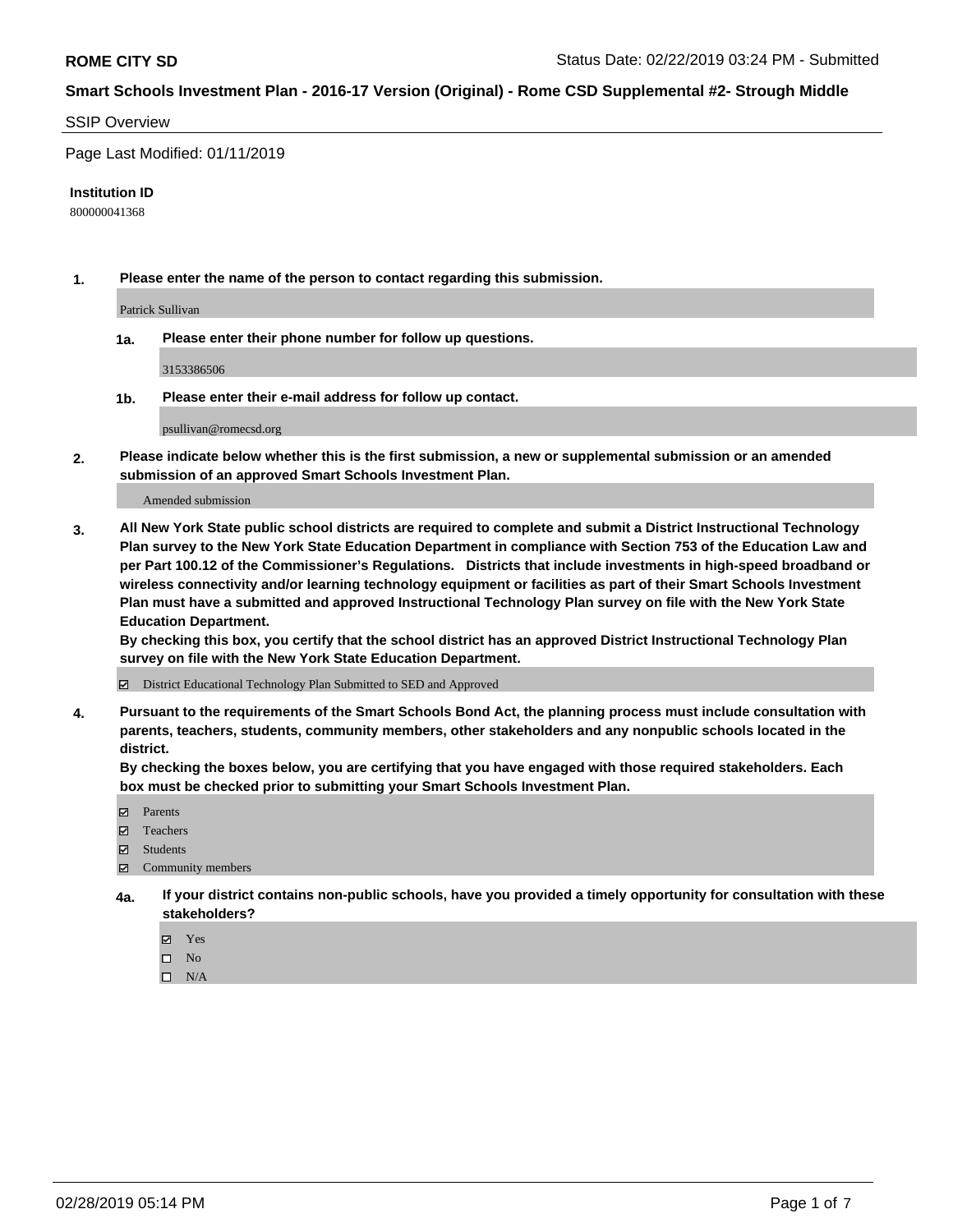#### SSIP Overview

Page Last Modified: 01/11/2019

### **5. Certify that the following required steps have taken place by checking the boxes below: Each box must be checked prior to submitting your Smart Schools Investment Plan.**

- The district developed and the school board approved a preliminary Smart Schools Investment Plan.
- $\boxtimes$  The preliminary plan was posted on the district website for at least 30 days. The district included an address to which any written comments on the plan should be sent.
- $\boxtimes$  The school board conducted a hearing that enabled stakeholders to respond to the preliminary plan. This hearing may have occured as part of a normal Board meeting, but adequate notice of the event must have been provided through local media and the district website for at least two weeks prior to the meeting.
- The district prepared a final plan for school board approval and such plan has been approved by the school board.
- $\boxtimes$  The final proposed plan that has been submitted has been posted on the district's website.
- **5a. Please upload the proposed Smart Schools Investment Plan (SSIP) that was posted on the district's website, along with any supporting materials. Note that this should be different than your recently submitted Educational Technology Survey. The Final SSIP, as approved by the School Board, should also be posted on the website and remain there during the course of the projects contained therein.**

Phase\_2\_(Strough\_-\_Classroom\_Technology)\_-\_Smart\_Schools\_Investment\_Plan.pdf Phase 2 (Strough - Classroom Technology) - Smart Schools Investment Plan - Amendment 1.pdf

**5b. Enter the webpage address where the final Smart Schools Investment Plan is posted. The Plan should remain posted for the life of the included projects.**

http://romecsd.org/district/information\_technology/smart\_school\_bond\_act/

**6. Please enter an estimate of the total number of students and staff that will benefit from this Smart Schools Investment Plan based on the cumulative projects submitted to date.**

6,800

**7. An LEA/School District may partner with one or more other LEA/School Districts to form a consortium to pool Smart Schools Bond Act funds for a project that meets all other Smart School Bond Act requirements. Each school district participating in the consortium will need to file an approved Smart Schools Investment Plan for the project and submit a signed Memorandum of Understanding that sets forth the details of the consortium including the roles of each respective district.**

 $\Box$  The district plans to participate in a consortium to partner with other school district(s) to implement a Smart Schools project.

**8. Please enter the name and 6-digit SED Code for each LEA/School District participating in the Consortium.**

| <b>Partner LEA/District</b> | <b>ISED BEDS Code</b> |
|-----------------------------|-----------------------|
| (No Response)               | (No Response)         |

**9. Please upload a signed Memorandum of Understanding with all of the participating Consortium partners.**

(No Response)

**10. Your district's Smart Schools Bond Act Allocation is:**

\$6,016,740

**11. Enter the budget sub-allocations by category that you are submitting for approval at this time. If you are not budgeting SSBA funds for a category, please enter 0 (zero.) If the value entered is \$0, you will not be required to complete that survey question.**

|                     | Sub-<br>Allocations |
|---------------------|---------------------|
| School Connectivity | O                   |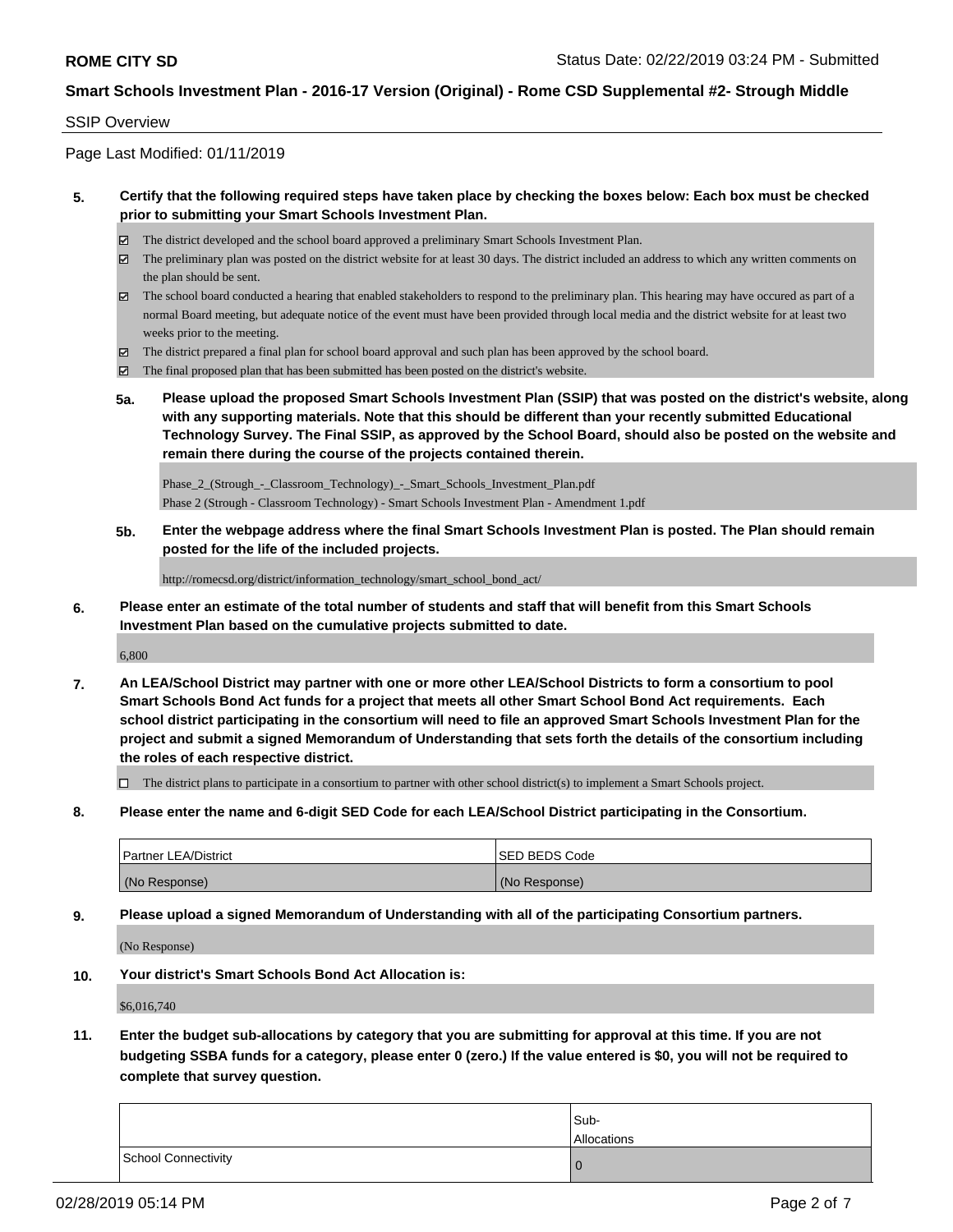# SSIP Overview

Page Last Modified: 01/11/2019

|                                       | Sub-<br>Allocations |
|---------------------------------------|---------------------|
| Connectivity Projects for Communities | $\overline{0}$      |
| <b>Classroom Technology</b>           | $-7,241$            |
| Pre-Kindergarten Classrooms           | $\overline{0}$      |
| Replace Transportable Classrooms      | $\Omega$            |
| High-Tech Security Features           | $\overline{0}$      |
| Totals:                               | $-7,241$            |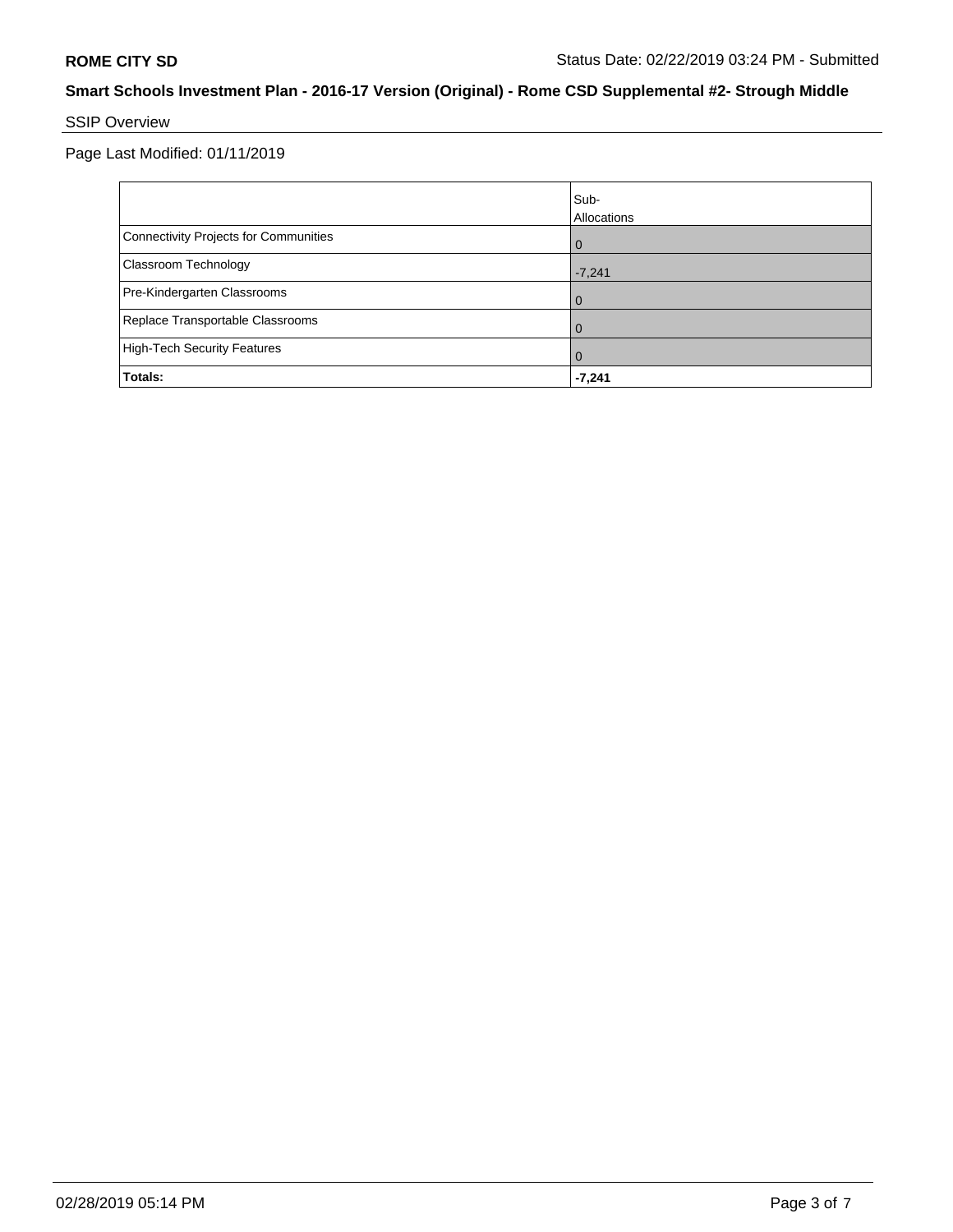## Classroom Learning Technology

Page Last Modified: 01/10/2019

**1. In order for students and faculty to receive the maximum benefit from the technology made available under the Smart Schools Bond Act, their school buildings must possess sufficient connectivity infrastructure to ensure that devices can be used during the school day. Smart Schools Investment Plans must demonstrate that sufficient infrastructure that meets the Federal Communications Commission's 100 Mbps per 1,000 students standard currently exists in the buildings where new devices will be deployed, or is a planned use of a portion of Smart Schools Bond Act funds, or is under development through another funding source.**

**Smart Schools Bond Act funds used for technology infrastructure or classroom technology investments must increase the number of school buildings that meet or exceed the minimum speed standard of 100 Mbps per 1,000 students and staff within 12 months. This standard may be met on either a contracted 24/7 firm service or a "burstable" capability. If the standard is met under the burstable criteria, it must be:**

**1. Specifically codified in a service contract with a provider, and**

**2. Guaranteed to be available to all students and devices as needed, particularly during periods of high demand, such as computer-based testing (CBT) periods.**

**Please describe how your district already meets or is planning to meet this standard within 12 months of plan submission.**

(No Response)

- **1a. If a district believes that it will be impossible to meet this standard within 12 months, it may apply for a waiver of this requirement, as described on the Smart Schools website. The waiver must be filed and approved by SED prior to submitting this survey.**
	- By checking this box, you are certifying that the school district has an approved waiver of this requirement on file with the New York State Education Department.

#### **2. Connectivity Speed Calculator (Required)**

|                         | l Number of<br>Students | Multiply by<br>100 Kbps | Divide by 1000   Current Speed<br>to Convert to<br>l Reauired<br>Speed in Mb | l in Mb          | <b>Expected</b><br>Speed to be<br><b>Attained Within Required</b><br>12 Months | Expected Date<br>When<br>Speed Will be<br>Met |
|-------------------------|-------------------------|-------------------------|------------------------------------------------------------------------------|------------------|--------------------------------------------------------------------------------|-----------------------------------------------|
| <b>Calculated Speed</b> | (No<br>Response)        | (No Response)           | (No<br>Response)                                                             | (No<br>Response) | l (No<br>Response)                                                             | (No<br>Response)                              |

**3. If the district wishes to have students and staff access the Internet from wireless devices within the school building, or in close proximity to it, it must first ensure that it has a robust Wi-Fi network in place that has sufficient bandwidth to meet user demand.**

**Please describe how you have quantified this demand and how you plan to meet this demand.**

(No Response)

**4. All New York State public school districts are required to complete and submit an Instructional Technology Plan survey to the New York State Education Department in compliance with Section 753 of the Education Law and per Part 100.12 of the Commissioner's Regulations.**

**Districts that include educational technology purchases as part of their Smart Schools Investment Plan must have a submitted and approved Instructional Technology Plan survey on file with the New York State Education Department.**

By checking this box, you are certifying that the school district has an approved Instructional Technology Plan survey on file with the New York State Education Department.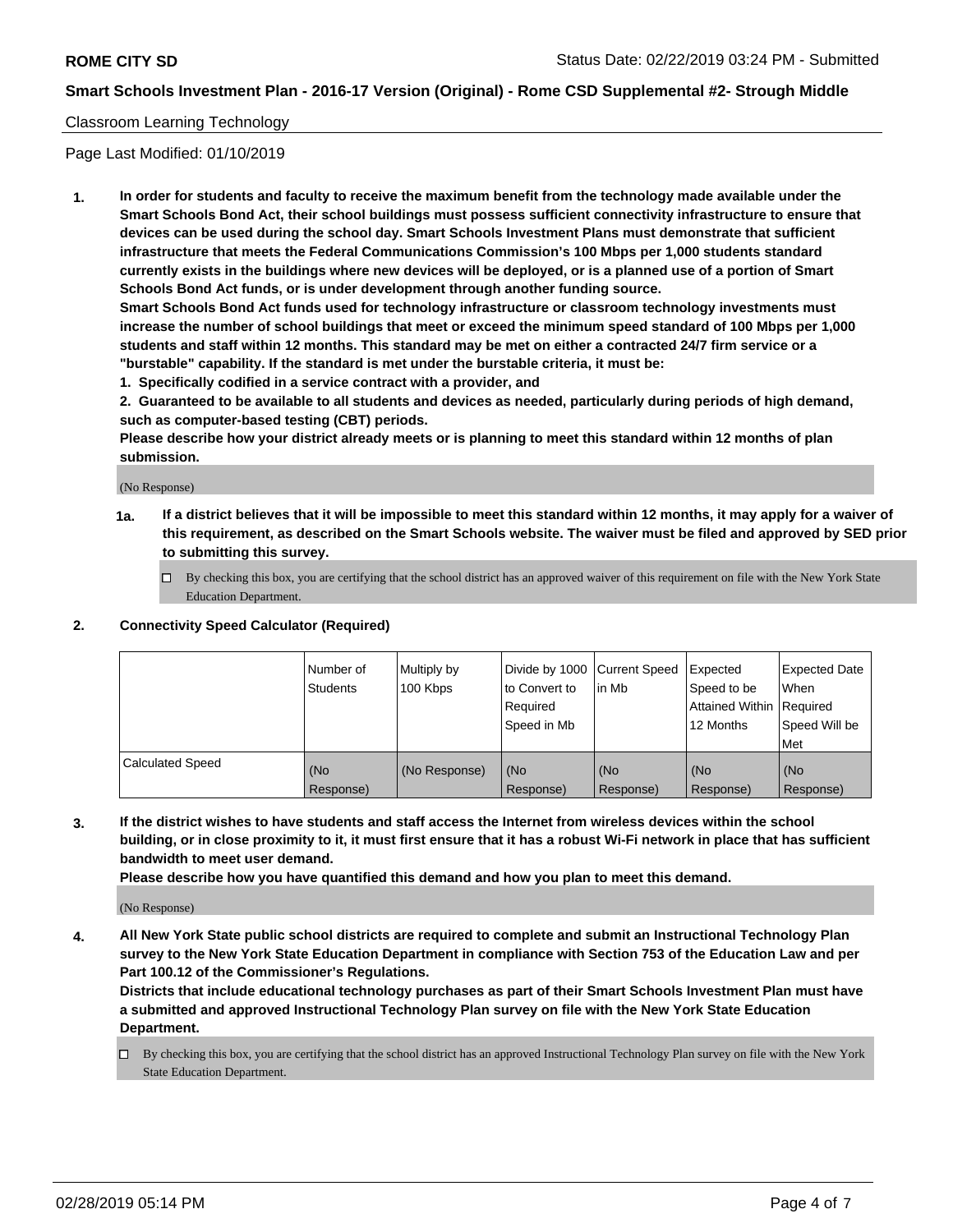#### Classroom Learning Technology

Page Last Modified: 01/10/2019

**5. Describe the devices you intend to purchase and their compatibility with existing or planned platforms or systems. Specifically address the adequacy of each facility's electrical, HVAC and other infrastructure necessary to install and support the operation of the planned technology.**

There was a price increase in our proposed laptops. We also changed the quantities of the proposed instructional screens and proposed Chromebooks. The overall total however, is very close to our original SSIP.

- **6. Describe how the proposed technology purchases will:**
	- **> enhance differentiated instruction;**
	- **> expand student learning inside and outside the classroom;**
	- **> benefit students with disabilities and English language learners; and**
	- **> contribute to the reduction of other learning gaps that have been identified within the district.**

**The expectation is that districts will place a priority on addressing the needs of students who struggle to succeed in a rigorous curriculum. Responses in this section should specifically address this concern and align with the district's Instructional Technology Plan (in particular Question 2 of E. Curriculum and Instruction: "Does the district's instructional technology plan address the needs of students with disabilities to ensure equitable access to instruction, materials and assessments?" and Question 3 of the same section: "Does the district's instructional technology plan address the provision of assistive technology specifically for students with disabilities to ensure access to and participation in the general curriculum?"**

(No Response)

**7. Where appropriate, describe how the proposed technology purchases will enhance ongoing communication with parents and other stakeholders and help the district facilitate technology-based regional partnerships, including distance learning and other efforts.**

(No Response)

**8. Describe the district's plan to provide professional development to ensure that administrators, teachers and staff can employ the technology purchased to enhance instruction successfully.**

**Note: This response should be aligned and expanded upon in accordance with your district's response to Question 1 of F. Professional Development of your Instructional Technology Plan: "Please provide a summary of professional development offered to teachers and staff, for the time period covered by this plan, to support technology to enhance teaching and learning. Please include topics, audience and method of delivery within your summary."**

(No Response)

- **9. Districts must contact the SUNY/CUNY teacher preparation program that supplies the largest number of the district's new teachers to request advice on innovative uses and best practices at the intersection of pedagogy and educational technology.**
	- By checking this box, you certify that you have contacted the SUNY/CUNY teacher preparation program that supplies the largest number of your new teachers to request advice on these issues.
	- **9a. Please enter the name of the SUNY or CUNY Institution that you contacted.**

SUNY Cortland

**9b. Enter the primary Institution phone number.**

607-753-5431

**9c. Enter the name of the contact person with whom you consulted and/or will be collaborating with on innovative uses of technology and best practices.**

Andrea Lachance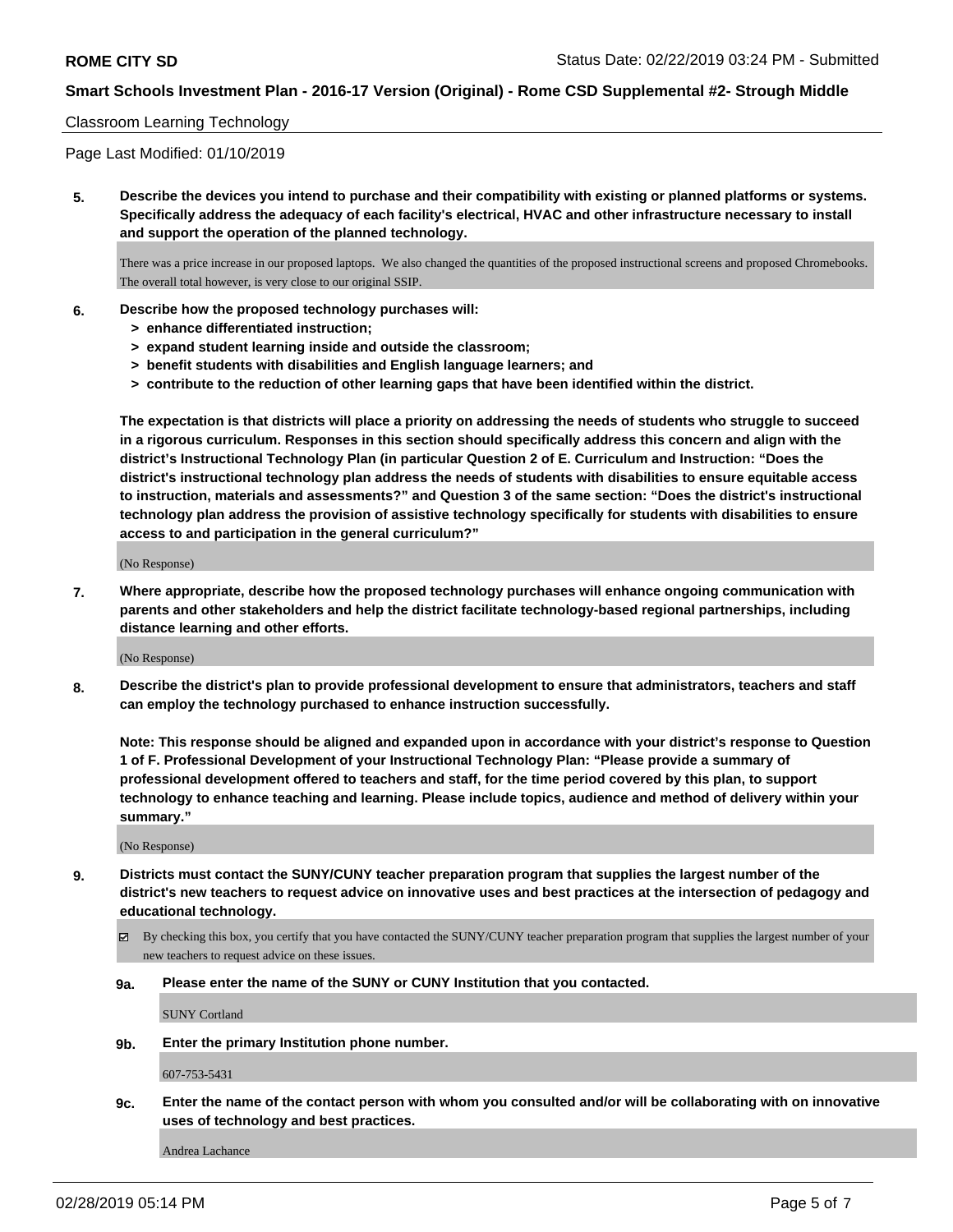#### Classroom Learning Technology

Page Last Modified: 01/10/2019

**10. A district whose Smart Schools Investment Plan proposes the purchase of technology devices and other hardware must account for nonpublic schools in the district.**

**Are there nonpublic schools within your school district?**

Yes

 $\square$  No

**10a. Describe your plan to loan purchased hardware to nonpublic schools within your district. The plan should use your district's nonpublic per-student loan amount calculated below, within the framework of the guidance. Please enter the date by which nonpublic schools must request classroom technology items. Also, specify in your response the devices that the nonpublic schools have requested, as well as in the in the Budget and the Expenditure Table at the end of the page.**

There is no change to the nonpublic loans from the approved plan.

**10b. A final Smart Schools Investment Plan cannot be approved until school authorities have adopted regulations specifying the date by which requests from nonpublic schools for the purchase and loan of Smart Schools Bond Act classroom technology must be received by the district.**

 $\Box$  By checking this box, you certify that you have such a plan and associated regulations in place that have been made public.

#### **11. Nonpublic Classroom Technology Loan Calculator**

**The Smart Schools Bond Act provides that any Classroom Learning Technology purchases made using Smart Schools funds shall be lent, upon request, to nonpublic schools in the district. However, no school district shall be required to loan technology in amounts greater than the total obtained and spent on technology pursuant to the Smart Schools Bond Act and the value of such loan may not exceed the total of \$250 multiplied by the nonpublic school enrollment in the base year at the time of enactment. See:**

**http://www.p12.nysed.gov/mgtserv/smart\_schools/docs/Smart\_Schools\_Bond\_Act\_Guidance\_04.27.15\_Final.pdf.**

|                                       | 1. Classroom<br>Technology<br>Sub-allocation | l 2. Public<br>l Enrollment<br>(2014-15) | l 3. Nonpublic<br>Enrollment<br>(2014-15) | l 4. Sum of<br>Public and<br>l Nonpublic<br>Enrollment                                        | l 5. Total Per<br>Pupil Sub-<br>lallocation | 6. Total<br>Nonpublic Loan<br>Amount |
|---------------------------------------|----------------------------------------------|------------------------------------------|-------------------------------------------|-----------------------------------------------------------------------------------------------|---------------------------------------------|--------------------------------------|
| Calculated Nonpublic Loan<br>l Amount |                                              |                                          |                                           | (No Response)   (No Response)   (No Response)   (No Response)   (No Response)   (No Response) |                                             |                                      |

**12. To ensure the sustainability of technology purchases made with Smart Schools funds, districts must demonstrate a long-term plan to maintain and replace technology purchases supported by Smart Schools Bond Act funds. This sustainability plan shall demonstrate a district's capacity to support recurring costs of use that are ineligible for Smart Schools Bond Act funding such as device maintenance, technical support, Internet and wireless fees, maintenance of hotspots, staff professional development, building maintenance and the replacement of incidental items. Further, such a sustainability plan shall include a long-term plan for the replacement of purchased devices and equipment at the end of their useful life with other funding sources.**

 $\Box$  By checking this box, you certify that the district has a sustainability plan as described above.

**13. Districts must ensure that devices purchased with Smart Schools Bond funds will be distributed, prepared for use, maintained and supported appropriately. Districts must maintain detailed device inventories in accordance with generally accepted accounting principles.**

 $\Box$  By checking this box, you certify that the district has a distribution and inventory management plan and system in place.

**14. If you are submitting an allocation for Classroom Learning Technology complete this table. Note that the calculated Total at the bottom of the table must equal the Total allocation for this category that you entered in the SSIP Overview overall budget.**